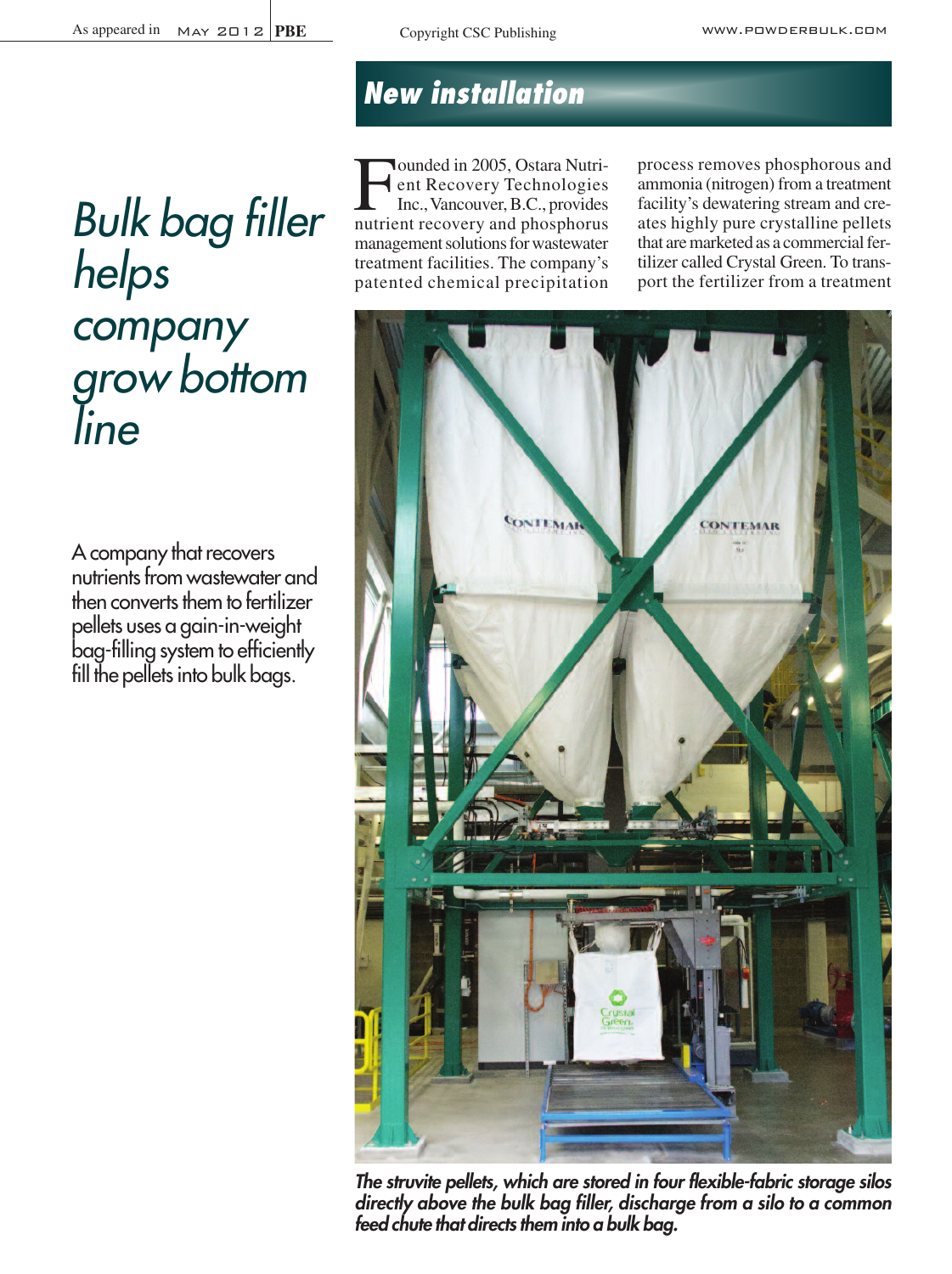facility to a fertilizer distributor, the company needed to find a reliable way to fill the pellets into bulk bags.

#### **Recovering nutrients from wastewater**

In ecologically sensitive areas, many municipal wastewater treatment facilities have mandates that limit the amount of phosphorous and ammonia that can be discharged into a watershed. To ensure regulatory compliance, a facility must remove a percentage of these chemicals from the wastewater stream before the treated water can be discharged from the facility. To accomplish this in an environmentally friendly manner and generate a revenue-producing product, Ostara developed a proprietary technology that removes up to 90 per-

*The mineral-rich struvite pellets are used as a slow-release fertilizer, providing nutrients that promote plant growth in turf, nursery, and other specialty agriculture applications.*



*After a bulk bag is filled, the bag-filling system's powered roller conveyor moves it out of the filling zone to an indexing roller conveyor.*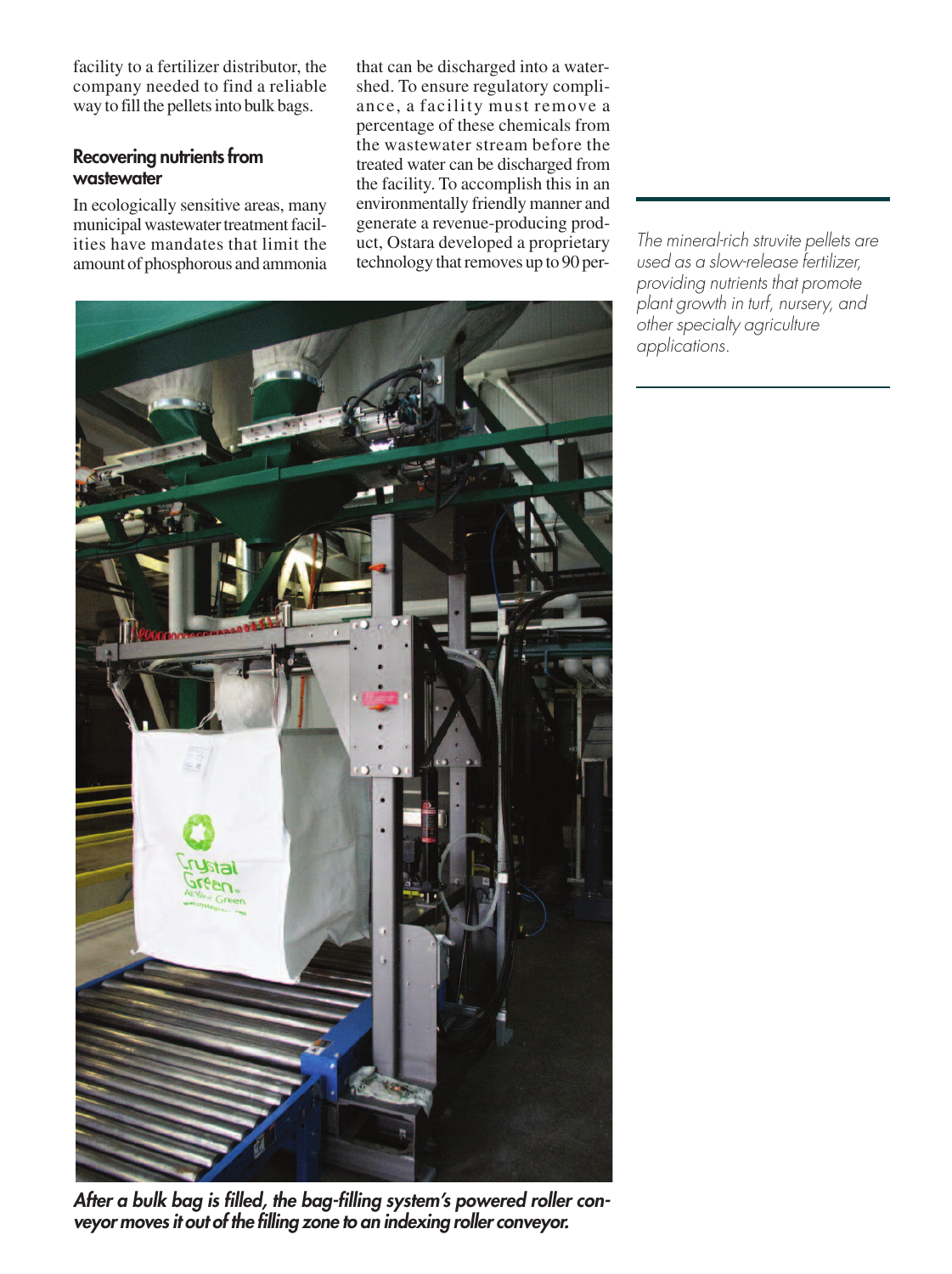cent of the phosphorus and 40 percent of the ammonia from the sludge-dewatering stream.

The controlled process creates magnesium ammonium phosphate hexahydrate pellets (also called *struvite*), which are composed of 5 percent nitrogen, 28 percent phosphorous(as phosphorous pentoxide), and 10 percent magnesium. The mineral-rich struvite pellets areusedas a slow-release fertilizer, providing nutrients that promote plant growth in turf, nursery, and other specialty agriculture applications. Removing the phosphorus and ammonia from the dewatering stream also helps prevent struvite scale formation in pipes, pumps, and valves, which is a problem that can severely impact a facility's operation, efficiency, and maintenance costs.

To make struvite pellets, the company adds magnesium chloride and, if necessary,sodiumhydroxide to a concentrated dewatering stream and feeds it into a fluidized-bed reactor, in which minute struvite particles begin to form via a controlled chemical precipitation process. The controlled reaction method and retention time cause the struvite particles to layer and grow in diameter, like pearls, until they reach the desired size, which is typically between 1 and 3.5 millimeters.

The pellets discharge from the reactor in a water stream that carries them to a dewatering screen. The pellets are then moved through a dryer with a cyclonic dust collector to remove surface moisture and any dust from the pellets. A bucket elevator gently moves the pellets from the dryer to a three-deck classifying screener, which sizes the pellets into four product categories, each of which is conveyed to a dedicated flexible-fabric storage silo. An operator later discharges pellets from a silo into a palleted bulk bag, which a forklift moves to a storage area prior to transport to a fertilizer distributor.

### **Finding a bag-filling system**

In 2007, the company successfully

completed several field trials using a single-reactor installation to treat a small percentage of the wastewater streams at wastewater treatment facilities, ethanol biofuel plants, and food processing plants in the US and Canada. The next year, the company began planning its first full-scale commercial operation for the Durham Advanced Wastewater Treatment Facility in Tigard, Ore. Because this multiple-reactor installation would treat 100 percent of the wastewater stream, the company needed to find a cost-effective and efficient bag-filling system to fill 40 tons of pellets per month into polyethylene-lined, 1-toncapacity bulk bags.

"When we first started searching for a bag-filling system, we looked at three different equipment suppliers," says Aynul Dharas, Ostara vice president of projects. "We found one supplier's system better suited to our application than the others. Their bag-filling system was robust and simple to operate, requiring just one operator. And the system suited what we were trying to achieve — four silos feeding into one chute to fill the bags. It also was the best price, which was another important factor for us, so we decided to purchase one for the Oregon facility."

This supplier, Spiroflow Systems, Monroe, N.C., supplies standard and custom powder handling equipment, specializing in bulk bag fillers and dischargers, mechanical and pneumatic conveyors, small bag packers and unloaders, and flexible storage silos.

## **The bulk bag filler**

In spring 2009, the supplier delivered one model C2-2R bag-filling system to the Oregon wastewater treatment facility, and Ostara engineers installed it under a large structural steel frame that holds the four flexible-fabric storage silos. A three-position slide-gate valve installed at each silo's outlet controls pellet discharge, and a common feed chute below the slidegate valves directs the pellets into a bulk bag. The bulk bag filler is 60 inches wide by 74 inches deep by 110 inches tall, its filling zone where the palletsitsis about 15 inches above the floor, and the filler's framework sits on load cells for accurate gain-inweight bag weighing. The filler requires an 80-psi compressed-air source (at 7.5 cubic feet per cycle) to operate its pneumatically actuated quick-release bag-loop hooks, inflatable neck seal, bag-liner inflator, and airsprings.

*The bag-liner inflator's venturi combines compressed air with free air to create a positive pressure that inflates the bag in about 15 seconds.*

To fill a bulk bag, an operator places an empty pallet on a powered roller conveyorin the filling zone and hangs the bulk bag's bag loops in the loop hooks located on the bag-hanging frame. Next, the operator pulls the bag's neck over the inflatable neck seal, which is attached to the end of the filling nozzle and creates a dusttight seal with the bag when inflated. The filling nozzle is a dual concentric filling spoutwith an integral bag-liner inflator that allows the pellets to enter the bag by gravity through the center annulus and the displaced air to exit through the outer annulus. The baglinerinflator's venturi combines compressed air with free air to create a positive pressure that inflates the bag in about 15 seconds.

The operator accesses the filler's custom-programmed controller to close the loop hooks and inflate the neck seal, bag liner, and airsprings, which are installed under a vibration table in the filling zone. When inflated, the air springs raise the vibration table and pallet above the roller conveyor to provide a secure filling platform. The operator then selects the silo to be discharged and activates the system, and the controller opens the appropriate slide-gate valve to begin the bag-filling process. As the pellets fill into the bulk bag, the load cells continuously send weight readings to the controller, and the vibra